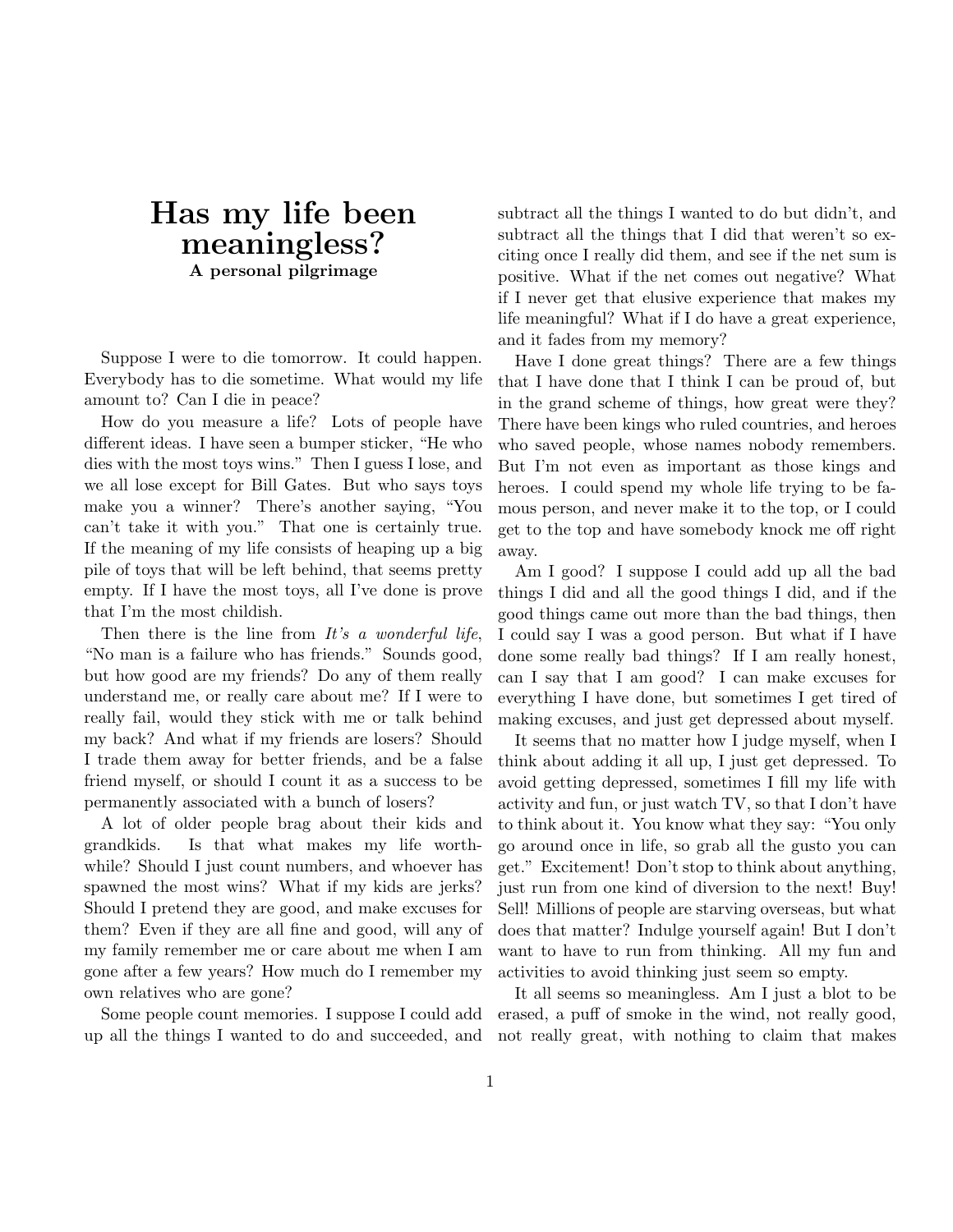my life worthwhile, when all is said and done? What makes a life meaningful?

I think that what I really want is to feel that something in my life is permanent, that something is lasting. I want to be able to feel that there is an eternal purpose for my life. But that seems impossible. Everything in the world seems to fade away eventually. Things break down, friends come and go, and I get older and weaker.

Of course, religious people say there is a life after this one, a heaven and hell that last forever. I could argue all day about whether it is intelligent to believe in God and heaven, but I can't deny that there is a part of me that wants it to be true, that wants to have hope, to believe that the story has a happy ending. When I look at the beauty in nature, or the way people are designed, it doesn't seem so hard to believe.

At the same time, I also can't deny that there is a part of me that hates the idea, a part of me that is scared to death by the thought of God judging me. If there is a God, what if he is not friendly? Everybody always says God is loving, but how do they know? Doesn't the way the world is, with all its violence and suffering, seem more like the work of an angry God, who has put us under a curse?

Not only that, but when I read the Bible, it is full of curses and anger from God. That seems so old fashioned. Modern people believe God is nice to everybody. But to be honest, all the suffering in the world seems more in agreement with the Bible's curses than with the idea that God is trying to make us happy. Some people say that God is just too weak to be able to make us happy; he's trying his best but just can't get the job done. But if that is true, then things seem just as meaningless as if there was no God. If God is not in control of the universe now, what will Heaven be like? More of the same? If God is just one more confused being in a world out of control, ultimately everything is still meaningless.

Some people say that God is just an impersonal

Force, with no intentions or purpose. Some say that there is an equal and opposite bad force. Others say there are many gods, and maybe in some cases men who became gods. Those ideas may work for some people, but they don't satisfy my desire for an eternal purpose to my life. A purpose means a plan. If God is a force with no intentions and purposes, then there are no eternal purposes. If an evil force constantly fights against the good, then no good thing can last forever. If many gods are working across purposes, then who knows what will happen, who will win? None of those gods really controls the universe, so if they are all there is, then the universe is out of control.

Suppose God really does exist, and that he really does get angry. What a scary thought. There would be nothing I could do against him, and not only that, I have probably already done things to make him angry. I get mad and defensive when somebody tells me I have sinned. I can make an argument to excuse everything I have done– I had to do it all, for one reason or another. But what if God didn't listen to my arguments? I couldn't shout him down with my excuses like I can with some people. Therefore it is easier not to believe in God, to not think about that possibility. But what if it is true that God will judge me? My wishing it isn't true won't make it not true.

The Bible gives this very old-fashioned idea that God must be appeased, that we must atone for our sins or else be punished. That sounds so archaic, but at the same time, when I have done something really bad, I find myself wanting to atone for it, maybe by doing some religious deed, or by doing something good for others, or by giving myself some painful assignment, just to cancel out the bad. I want to think well of myself, to have "self-esteem", which means that I want to feel that I can either justify all the things I have done, or that I have canceled them out by some good thing I have done. So by wanting to cancel the bad things with the good, I am really feeling that atonement is right, after all. Not only that, but if somebody else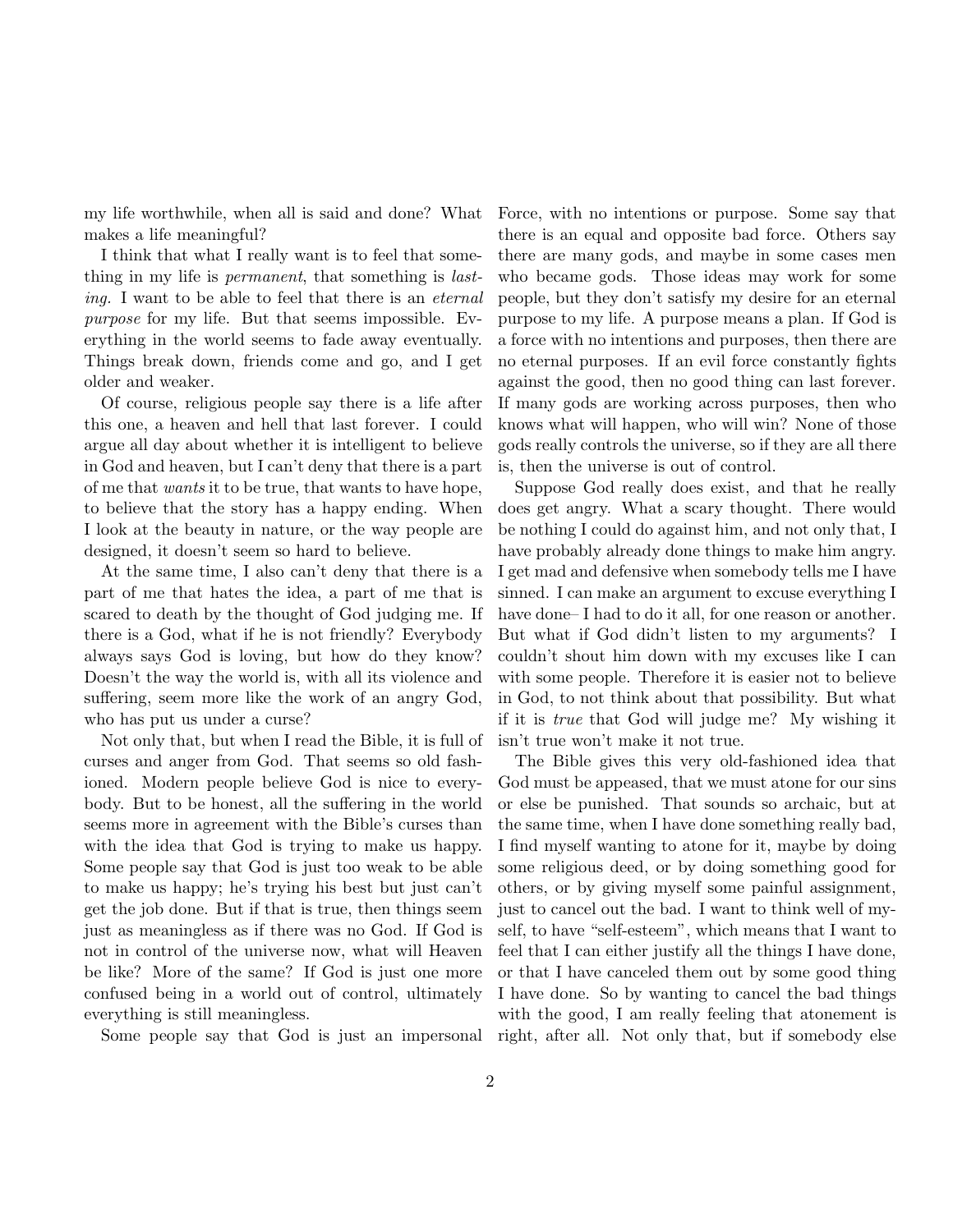gets off the hook when they have done something bad, without being punished at all or paying for it, it makes my blood boil. So if God is just in his final judgement, I have to agree that he shouldn't just let people off the hook.

If I could really cancel out my bad deeds and bad parts of my nature, I would have no fear of standing in God's judgement. But I fear that the things that cancel them out in my mind wouldn't really stand up in God's eyes. Sometimes I have outright gotten mad at God and defied him, when he wouldn't give me what I wanted, or when I wanted to do something really bad that my conscience told me was wrong. Even when I wasn't sure if he existed, I still got mad at him. If he does exist, how could I cancel out those times of defiance? What if God has a long memory?

The Bible gives the so-called Gospel, that Jesus died as the atonement for my sins. That sounds good, but it also raises a lot of problems. First of all, how could it be just for God to punish somebody else for my sins? It couldn't be right for God to punish some third party. The only way punishing Jesus for my sins could be right is if Jesus was not actually a third party at all, but Jesus was actually God, paying for my sins himself. If Jesus wasn't God, his death is not a good story, it is an abomination, a total injustice.

The next problem is then how come some people still go to hell? Didn't Jesus die for everybody? Of course, some churches teach that nobody does go to hell. But that seems so out of line with the Bible, which is full of hell and curses all over, especially in Jesus' words. If you are going to ignore that much of the Bible, then why bother with it at all? And if everybody like Adolph Hitler goes to heaven, I'm not sure I want to go there.

Some churches teach that Jesus just died for part of our sins, and we have to atone for the rest ourselves. I'm afraid that if that is true, then even the part that is left might be too much for me to cancel out by good deeds. I like to think of myself as mostly good, but still, I worry that if God were to judge all my secret thoughts and everything I ever did, I might not come out that well, even if Jesus paid for part of my sins.

Other churches teach that you only get the forgiveness of Jesus if you follow some magic formula, like saying the right words of a "sinner's prayer" or being baptized the right way, or having some emotional experience. That seems totally unjust. How could a just God condemn some people just because they didn't follow a magic formula, and excuse other people who are evil, just because they did? I know some really hypocritical people who say that they know they are going to heaven just because they said the right words about Jesus. That goes totally against the places all through the Bible that condemn hypocrites, people who say they have faith in God but have no love and are just self-centered pigs. If all I ever did was say a few words about believing in Jesus, and then did whatever I felt like, then I would be one of those hypocrites too.

Somehow there has to be a way for me to really be good, for God to not be a liar in calling me good, if he is going to judge me. Then it would be true that the good people go to heaven. But how can that be, when the whole problem is that God says we are so bad that Jesus had to die to atone for our sins?

This is a deep point in the Bible that doesn't often get heard these days. I can really be good if Jesus lives in me. The Bible says that the Holy Spirit can actually come into me, to make me united with Jesus. Then I am really good because Jesus is really good.

The Bible even goes further to say that I do not have to do some great religious work or magic ritual to have the Spirit bring Jesus into my life. Anyone can have him come in just by asking. But there is a catch. If he comes in, he comes in to clean house. When I read his words in the Gospels, he is very uncompromising. The Bible uses all kinds of sayings such as, "You must take up your cross and die daily" and "Be transformed to the image of the Son" and "He came to save you by turning you from your sins." It means that I can't